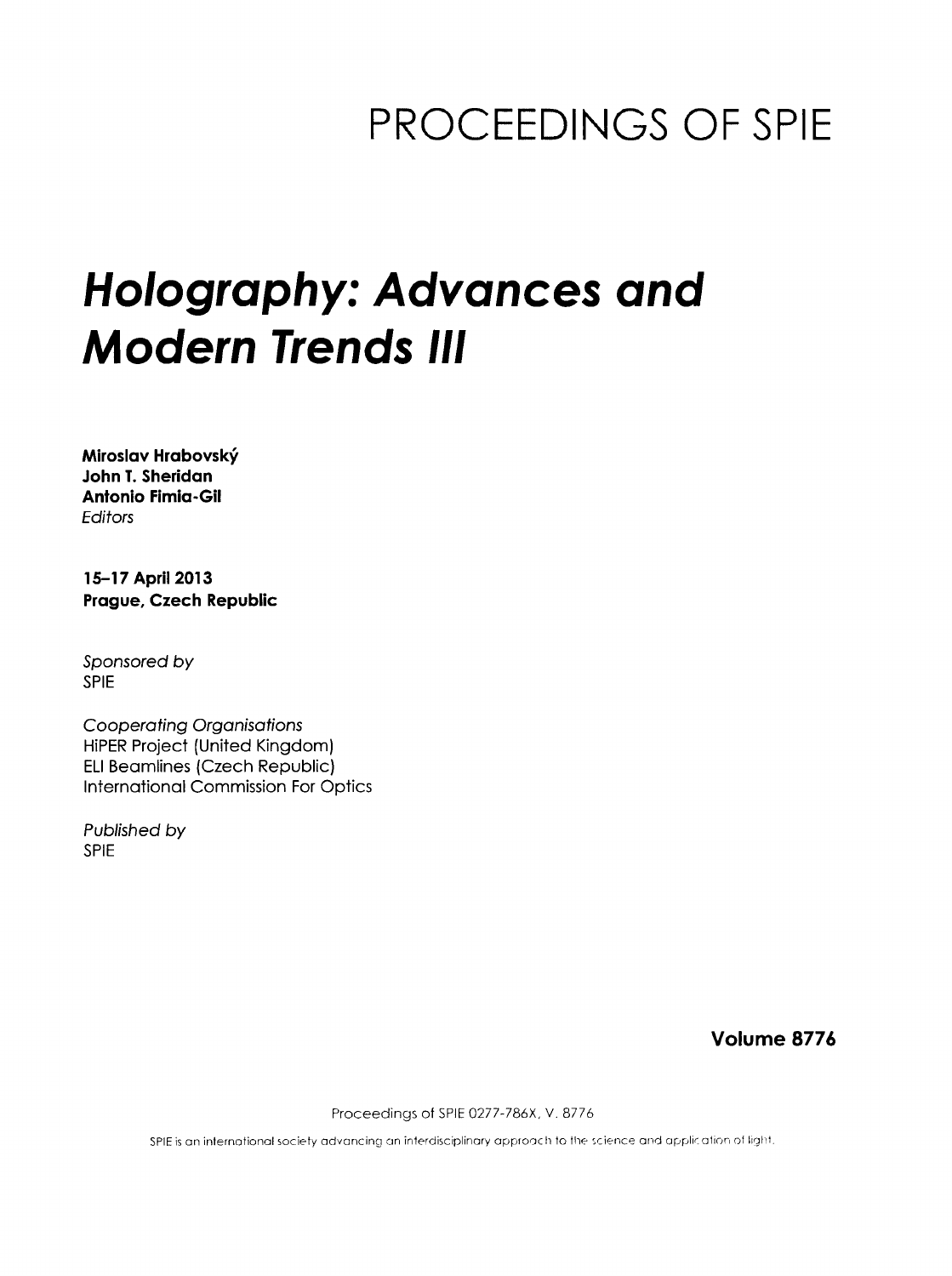### **Contents**

vii Conference Commitfee

#### SESSION <sup>1</sup> HOLOGRAPHIC MATERIALS: CHARACTERISATION AND MODELLING

- <sup>8776</sup> <sup>02</sup> Two-wavelength volume holographic recording in thick PQ-doped PMMA photopolymer (Invited Paper) [8776-1] J. H. Lin, K. Y. Hsu, S. H. Lin, National Chiao Tung Univ. (Taiwan)
- 8776 03 Holographic recordings with high beam ratios on improved Bayfol® HX photopolymer [8776-2] H. Berneth, F.-K. Bruder, T. Fäcke, R. Hagen, D. Hönel, T. Rölle, G. Walze, M.-S. Weiser, Bayer MaterialScience AG (Germany)
- 8776 04 Convertible holograms in CaF2 crystals with color centers [8776-3] A. E. Angervaks, A. S. Shcheulin, A. I. Ryskin, National Research Univ. of Information Technologies, Mechanics and Optics (Russian Federation)
- 8776 05 Ruthenium and Rhodium doped sillenite crystals: holographic properties and applications at near-infrared spectral range [8776-4] V. Marinova, K. Y. Hsu, S. H. Lin, R. C. Liu, Y. H. Lin, National Chiao Tung Univ. (Taiwan)
- 8776 06 Investigations of the behavior for PQ-PMMA material post-exposure [8776-5] Y. Qi, H. Li, Univ. College Dublin (Ireland); E. Tolstik, Friedrich-Schiller-Univ. Jena (Germany); J. Guo, Univ. College Dublin (Ireland); M. R. Gleeson, National Univ. of Ireland, Maynooth (Ireland); V. Matusevich, R. Kowarschik, Friedrich-Schiller-Univ. Jena (Germany); J. T. Sheridan, Univ. College Dublin (Ireland)

#### SESSION 2 COMPUTER GENERATED HOLOGRAPHY AND HOLOGRAPHIC DISPLAYS

- 8776 07 Numerical analysis of volume holograms with spherical reference wave based on Bom approximation [8776-6] S. Yoshida, M. Yamamoto, Tokyo Univ. of Science (Japan)
- 8776 08 Optimization of holopixel size and perspectives number in holographic stereogram [8776-8] A. Zherdev, S. Odinokov, D. Lushnikov, V. Markin, Bauman Moscow State Technical Univ. (Russian Federation)

#### SESSION 3 HOLOGRAPHIC SECURITY

8776 09 Security holograms employing perspectival anamorphosis and stereoscopy [8776-10] I. Aubrecht, Police Presidium CR (Czech Republic)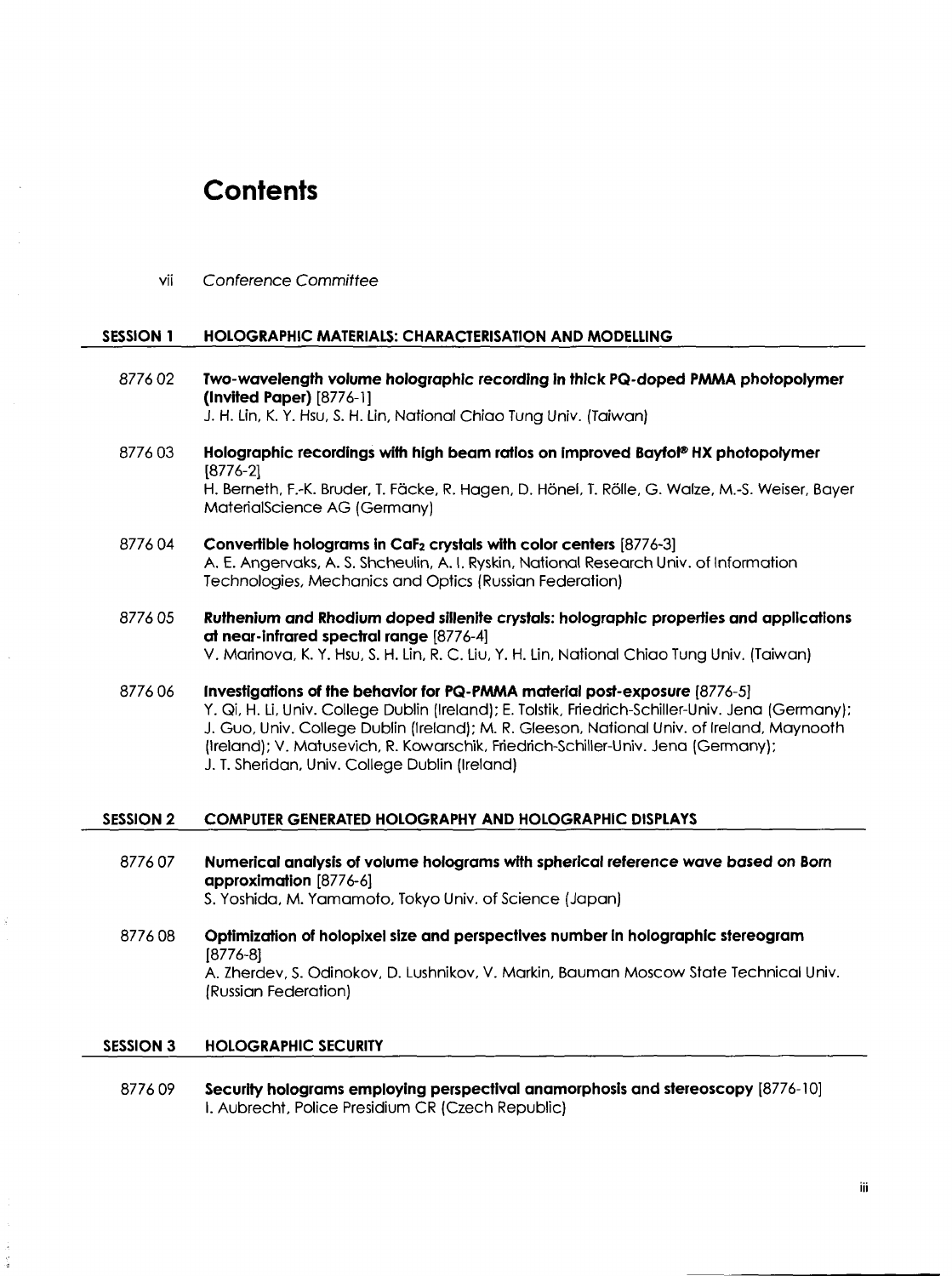#### 8776 OA Correlation method for quality control of master matrix used for embossing security holograms [8776-11]

V. Kolyuchkin, A. Zherdev, Bauman Moscow State Technical Univ. (Russian Federation); E. Zlokazov, National Research Nuclear Univ. MEPhl (Russian Federation); D. Lushnikov, S. Odinokov, Bauman Moscow State Technical Univ. (Russian Federation); A. Smirnov, Krypten Research and Production Co. (Russian Federation)

Ì.

#### SESSION 4 DIGITAL HOLOGRAPHY

8776 OB Digital holography for recording of incoherent-object hologram as complex spatial coherence function [8776-14] D. N. Naik, G. Pedrini, W. Osten, Univ. Stuttgart (Germany)

8776 OC Holographic nanointerferometer with digital magnification [8776-15] S. A. Pulkin, Saint-Petersburg State Univ. (Russian Federation); V. Yu. Venediktov, Saint-Petersburg State Univ. (Russian Federation), Saint-Petersburg State Electrotechnical Institute (Russian Federation), and S.I. Vavilov State Optical Institute (Russian Federation); V. Ivanov, V. I. Korotkov, N. I. Matveyeva, Saint-Petersburg State Univ. (Russian Federation); A. V. Panova, S.I. Vavilov State Optical Institute (Russian Federation); I. M. Pasechnik, Saint-Petersburg State Univ. (Russian Federation); A. A. Sevrygin, Saint-Petersburg State Electrotechnical Institute (Russian Federation); M. A. Solov'ev, S.I. Vavilov State Optical Institute (Russian Federation)

- 8776 OE Holographic in-line imaging setup for measuring the solid content of fluids [8776-17] V. A. Kaikkonen, A. J. Mäkynen, Univ. of Oulu (Finland)
- <sup>8776</sup> OF Web service for digital holographic video processing [8776-18] D. Ekimov, Petrozavodsk State Univ. (Russian Federation); A. Makynen, Univ. of Oulu (Finland)

#### SESSION <sup>5</sup> HOLOGRAPHIC MATERIALS AND DATA STORAGE

- 8776 OG Self diffraction holographic techniques for investigation of photosensitive materials (Invited Paper) [8776-19] L. F. Avila, Univ. Estadual de Campinas (Brazil); M. Nalin, Univ. Federal de São Carlos (Brazil); L. Cescato, Univ. Estadual de Campinas (Brazil)
- 8776 OH Three-dimensional multiplexing method with spherical reference beam [8776-20] H. Kurata, S. Ozawa, K. Okubo, T. Matsubara, S. Yoshida, M. Yamamoto, Tokyo Univ. of Science (Japan)
- 8776 01 Volume holographic recording in photopolymerizable nanocomposite materials based on radical-mediated thiol-yne step-growth polymerizations [8776-21] K. Mitsube, Y. Nishimura, S. Takayama, K. Nagaya, Y. Tomita, The Univ. of Electro-Communications (Japan)